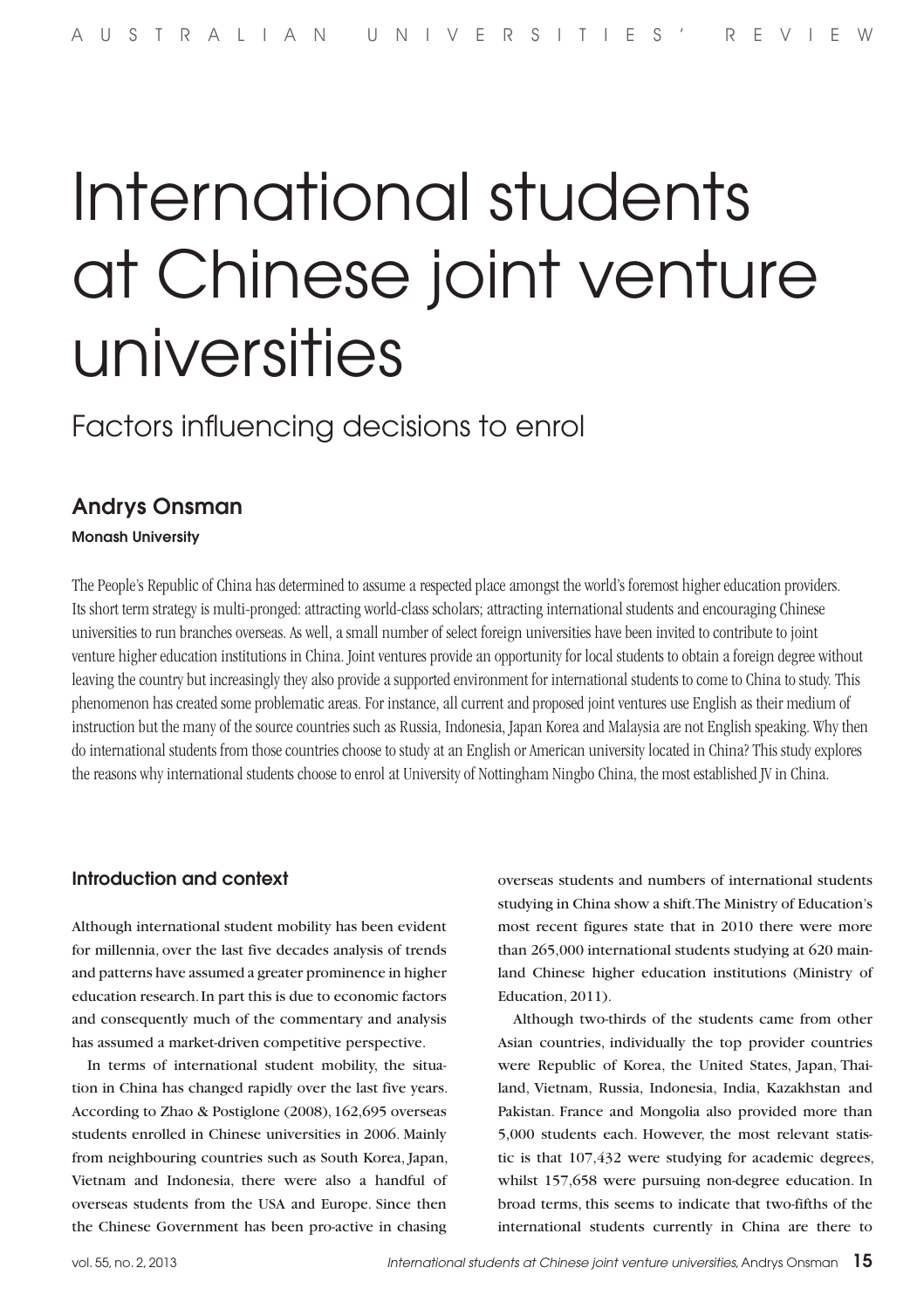pursue serious study rather than simply to enjoy a 'China Experience'. This phenomenon is the subject of on-going research; especially in relation to the Chinese government's 'Outline of China's National Plan for Medium and Long-term Education Reform and Development (2010- 2020)' prediction that by 2020 the number will top the half million mark, with the majority of them studying for academic degrees (Ministry of Education, 2010).

 What is interesting is that progressively fewer students are studying Chinese and more are studying in Chinese (Hou, 2011). Given that China is today one of the largest economies and more people speak a form of Chinese than any other language, why should Chinese universities be expected to teach their courses in English? If international students want to study engineering in China why should they expect to be able to do so in English? This issue needs to be considered in depth because not only it is an important aspect of how effectively international students can operate in a foreign country but also it may become a potentially problematic factor in China's internationalisation process. Regardless of the debate surrounding the issue, for the majority of international students choosing to study in China, the courses on offer are delivered in English.

## Joint venture higher education institutions

In practical terms, the Chinese government sees joint venture higher education providers as a potential way to educate those of its nations' top students who are not able to attend top tier universities locally or abroad. Although each joint venture is the result of an idiosyncratic contract between the providers and overseen and endorsed by the Chinese government, there are some basic commonalities. Joint ventures in China are campuses of foreign universities that operate cooperatively with a local Higher Education provider and must be physically located on the mainland of China. They must not have profit as their objective; more than half of the members of the governing body of the institution must be Chinese citizens; and a resident Chinese citizen must hold the post of president. As such, joint ventures are Chinese institutions: 'Sino-foreign cooperative education may serve the promotion of the development and reform of education of our country, and strengthening international competitiveness of education of our country' (Ministry of Education, 2006). There is, however, another key defining characteristic in that the Ministry requires that the 'degree and diploma certificates shall be the same as those issued by the educational institution at its

own country, and acknowledged in its country', which positions joint ventures as foreign institutions (Ministry of Education, 2006). The Ministry resolves the dilemma by referring to 'Sino-foreign cooperative education projects adopting the educational model of 'double campus' (Ministry of Education, 2006). Essentially, joint ventures are a mechanism for well-performing international universities to provide an international experience to Chinese students within China. From the PRC perspective therefore, the most desirable are those that set up campuses in China with the aim of attracting international as well as local students. Two of these are already established: the University of Nottingham Ningbo China (UNNC) and Xi'an Jiao Tong-Liverpool University. A third (East China Normal University – New York University) is preparing to accept students in 2013 and application has been made for a fourth (Duke University-Wuhan University), to be known as Duke Kunshan University. In 2012 Monash University and South East University created a joint post-graduate school in Suzhou. (For a detailed description of the function and structure of joint ventures in China, see Onsman, 2011).

Whereas joint ventures were primarily established to offer Chinese students the opportunity to attend a foreign university without leaving the country, they have also begun to attract international students to China. Although the vast majority of international students in China elect to study at the top universities, increasing numbers are choosing to enrol in joint ventures. One possible reason for this phenomenon is that the equivalent degree in the home country is far more expensive, even including the additional travel and living expenses.

#### *International students into UNNC*

UNNC is the longest established joint venture in China, operating since 2004. In terms of international student intake, it has ambitions to increase its number of international students from about seven per cent to about a quarter of its student population (Yu, 2011). If it hits its target intake of just under 7,000 students by 2014/15 and the proportion of international students stays much the same, that will mean a yearly cohort of up to about 1,500 foreign students. It has some way to go to achieve that. In 2011 there were 262 international students with 45 different nationalities enrolled at UNNC. Of these, 64 were from Britain, mainly from the University's Nottingham Campus. The largest groups of non-UK students were from Russia (35), Indonesia (27), Taiwan (16), Malaysia (14), and Hong Kong (10). In comparison with the national ranking of source countries, it is noticeable that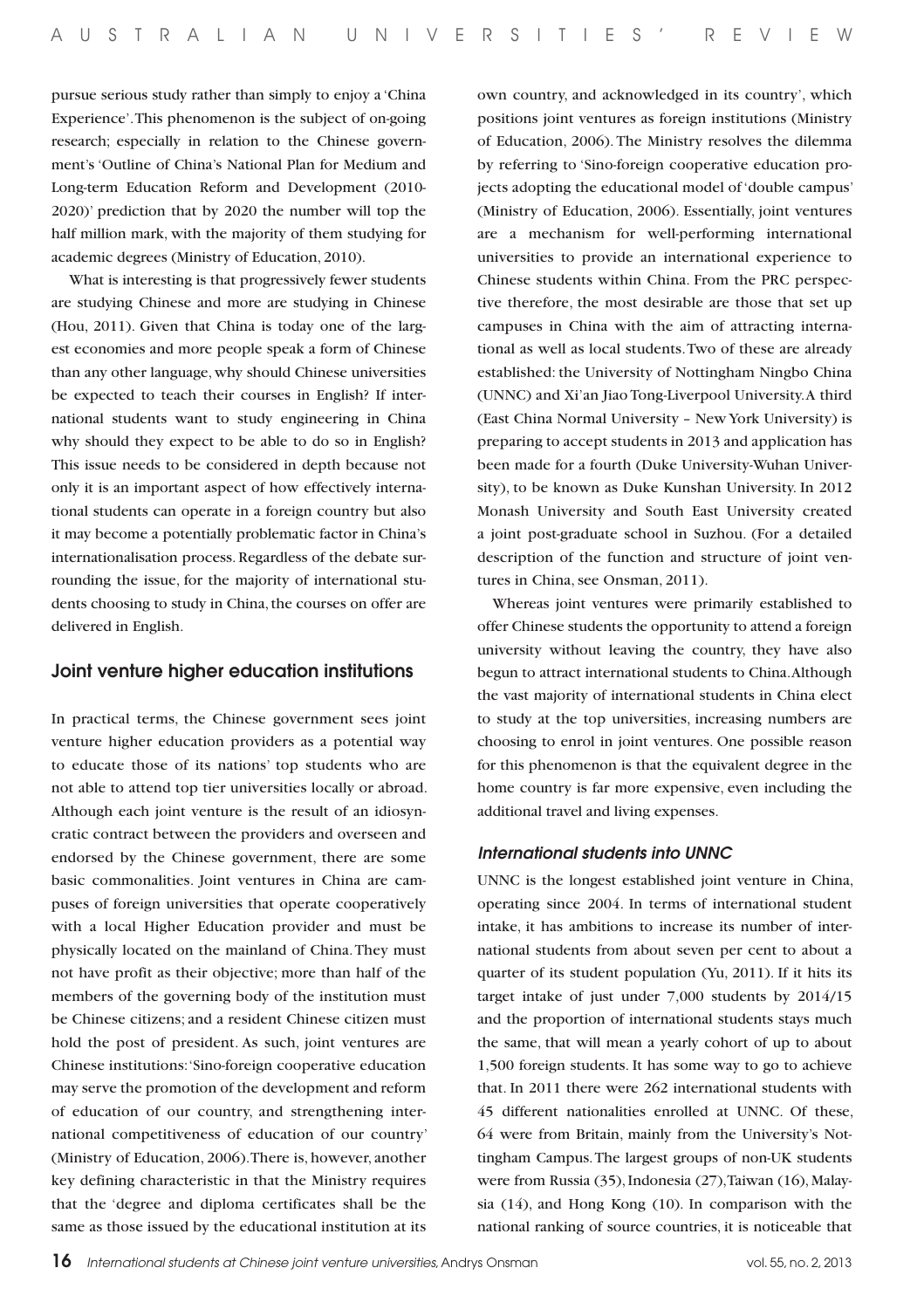UNNC attracted no students from Japan, single students from Vietnam and from Pakistan and few from the USA. Conversely it attracted students from the UK and Malaysia, source countries that are not highly ranked nationally. The reluctance on the part of students from the USA and from Japan to enrol at UNNC is most likely explained by the fact that most of those students are enrolling in more highly ranked institutions such as Peking and Tsinghua. That UNNC attracts greater numbers from the UK and Malaysia is probably explained by the University having campuses in those countries. With some significant variations, UNNC generally followed the national trend in international students' source countries. The notable exceptions are Japan and Vietnam as negatively skewed source countries and Malaysia and the UK as positively skewed source countries.

There is one further qualification to be acknowledged. A total of 76 internationals students were enrolled in non-award courses. These students are drawn from two sources. The majority came via the University of Nottingham's other campuses. A total of 57 (including students originally from Chile, Kazakhstan, Lithuania, Nigeria and Uganda) came from the university's UK campus and a further six came from its Malaysian campus. The others nonaward students (19) are at UNNC for part of their course courtesy of their individual home universities, all of which have partnership or exchange arrangements with UNNC. Whereas it may be that these students were in China primarily for the cultural experience, it would conversely mean that the other 186 international students enrolled at UNNC were there primarily for the quality of the education or because the degree on offer is British.

In summary, the context at UNNC exemplifies the increasing number of international students who are choosing to study at Chinese universities for multiple reasons: as well as wanting a 'China' experience, students are also looking for a high quality education. Joint ventures offer a further reason. Whereas top tier Chinese universities such as Peking and Tsinghua attract international students because they offer internationally respected courses that lead to acknowledged internationally portable expertise, joint ventures that generally focus on delivering an international education within China for Chinese students are also starting to attract international students. While they as yet do not match the international status of China's top tier universities they do have a different advantage that will be explored further in this study: the currently operating joint ventures offer British degrees and the ones intending to start soon will offer American and Australian degrees.

# Aim of the study

The aim of the study was to ascertain the why foreign students enrolled in UNNC courses: what factors weighed most heavily in their decision-making. From the literature scan, it seems that most likely it was a combination of three factors that may be summarised as: the desire for a 'China experience'; the quality of the course on offer; and the obtaining of a British degree. The hypothesis is that there will be a significant correlation between those international students who are doing part of their course (i.e. exchange students) and those who are there for a 'China experience' and a strong correlation between those who are enrolled in a whole course of study and those who came to UNNC because UNNC offers a British degree. The third hypothesis is that neither group's decision to enrol at UNNC was motivated primarily by the quality of the education on offer. The study steers deliberately clear of questioning students' satisfaction with the choice made: it is specifically focused on what factors had the greatest impact on their decision to enrol in a degree course at UNNC.

## Literature scan

There has been a fairly slow increase in research into international universities operating branch campuses, particularly in developing countries. The increase in analytic attention paid to such issues has been limited to some extent by the lack of basic data. In some cases this has been attributed to the fact that the phenomenon of branch campuses is relatively recent and higher education institutions are reluctant to disseminate data that is as yet tentative. In other cases, studies have referred to unverified data, resulting in highly contestable claims and conclusions.

More than thirty years ago, Leslie and Brinkman (1987) showed that cost is a significant factor in students' decision-making about whether and where to enrol in higher education, although they acknowledged that this may be affected by the standing of the university. Marguerite Clarke (2007) also suggests that the institution's ranking plays a significant role in the decision-making processes of potential students.

Moogan *et al.* (1999) interpret their study of how secondary school leavers go about deciding whether and where to enrol in tertiary education as showing that their decision-making processes generally follow a series of logical steps, resulting in an informed conclusion. A later study by Moogan and Baron (2003) shows that students' decision-making is significantly affected by the quality of the information that is available to them and how it is made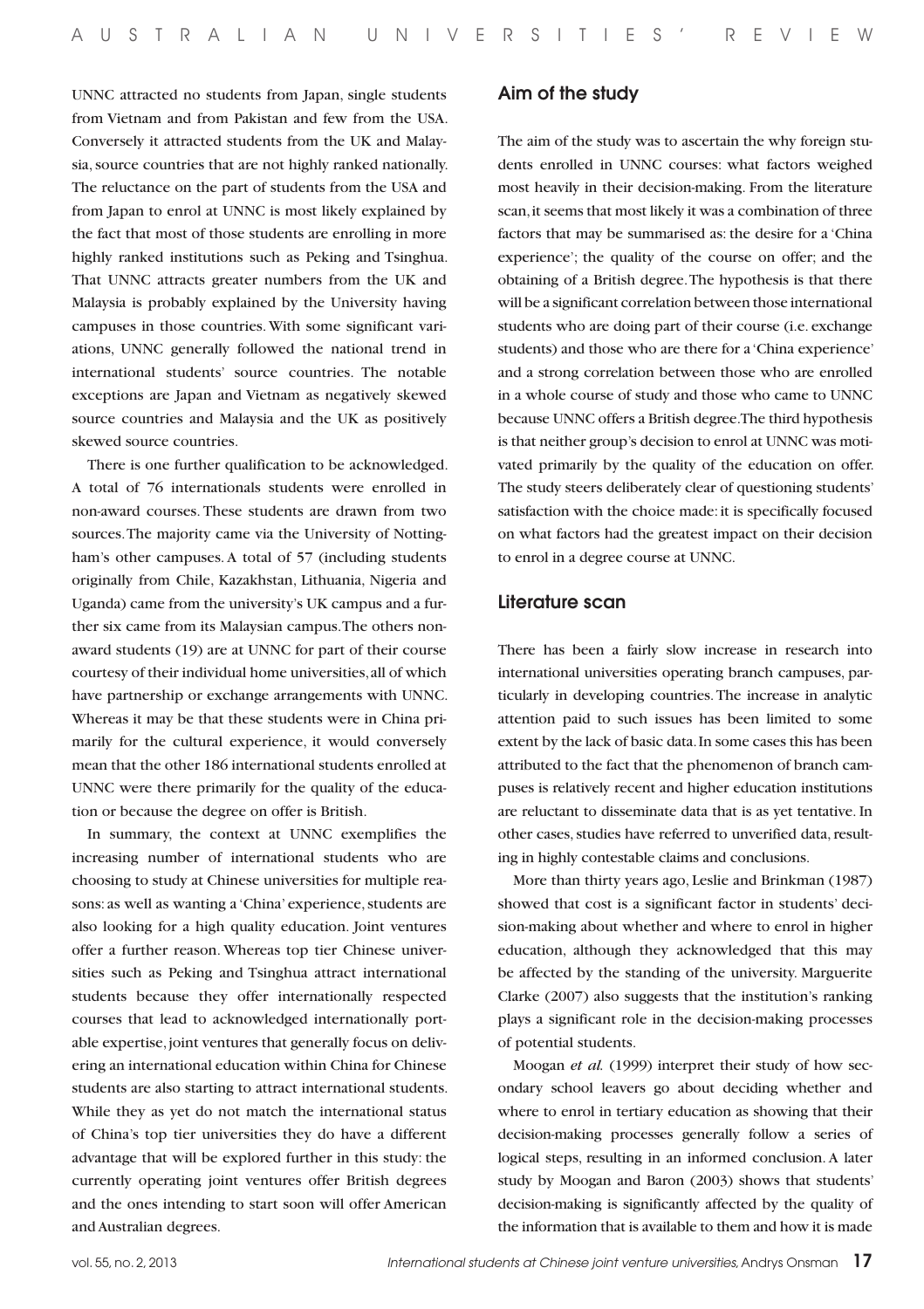available to them. Moreover, at least in the north of England, how, when and by whom information about higher education was made available depended on the gender of the student, with males being made aware of higher education possibilities earlier and more expectantly than females. Combined, the studies suggest that any logical structure underlying the decision-making process is dependent upon information being readily if not instantaneously available.

Salisbury *et al.* (2010) found a different gender-based discrepancy in their American study. They cite data that suggest that women outnumber men in studying abroad at a rate of 2:1. Their explanation is that originally studying abroad was seen as an 'experiential learning opportunity for undergraduates … Majoring in foreign languages or the humanities' (Salisbury *et al.*, 2010; p.616). However, it should be noted that the gender ratio for international students studying at UNNC is 1.06:1.56 in favour of males, even though the campus offers mostly Arts and Humanities programmes, including a substantial number of language courses. In effect, UNNC's cohort supports neither Salisbury *et al.* (2010) nor Moogan and Baron (2003). Nonetheless the gender issue remains potentially relevant.

Much of the extant data on factors affecting international student decision-making about where to study was collated by Mazzarol and Soutar (2002). Basically they separated 'push' factors (that is, reasons to leave the source country) from 'pull' factors (reasons to come to the host country). In essence they distinguished a two-part process: first, the decision to study abroad and second, the decision where to go. In the case of joint ventures, however, especially UNNC, which is for all intents and purposes a British university on Chinese soil, such a distinction may become blurred, as in effect Chinese students are studying abroad without having made the decision to 'leave home'. Conversely, British students at UNNC have made a decision to go abroad to study at a local university. Nonetheless, Mazzarol and Soutar's paper was amongst the first to propose that the decision to study abroad may be distinct from the decision where abroad to study.

Chen and Zimitat (2006) in their study of the motivators for Taiwanese decisions to study overseas came to two interesting conclusions. For students intending to study in Australia, it was the perceived quality of the education on offer. For students intending to study in the USA, it was the influence of family and friends. The two are not necessarily mutually exclusive or contradictory but rather an indication that Taiwanese students are not homogenous in their decision-making. Taiwan, Korea and Hong Kong are amongst the largest source countries for students moving to China for higher education.

Bodycott (2009) reports on a study conducted amongst Chinese students who were considering studying abroad, and their parents, using the push-pull distinction developed by Mazzarol & Soutar (2002). Whereas the current study concerns non-Chinese students deciding to study in China, some interesting and potentially relevant data arose. Particularly, the study found that students rated (in order of importance, as the most important factors in their decision-making): on-site accommodation; range of programmes available; English speaking environment; language and academic support services; general facilities; international education experience; relatives or friends studying in the same area and social and emotional support services being available. Boycott also found that in contrast with most other studies, students did not rate as important specific knowledge of the institution they were applying to; its cost, quality or closeness to China; immigration prospects or future employment prospects. The factor that most strongly affected the choice of study abroad destination, especially amongst parents, was employment prospects on graduation. While some of those results may be explained by the fact that the study was done in Hong Kong, where parental concern for and influence in educational pathways is more overt (Wang, 2004), in general terms, most of Bodycott's factors are evident throughout the literature.

Chen (2008) exemplifies the trend for studies in this sector to become more specific to individual contexts. The paper considers student decision-making in terms of marketing, with a particular focus on how 'twinning' has impacted on Chinese students travelling to Canada for their higher education. Chen proposes three overarching factors influencing why international students choose to go to Canada: the characteristics of Canada; the characteristics of the marketing; the influence of significant others. Further he proposes three factors that affect decision-making about a particular institution: its quality and reputation; the costs and profitability; and the influence of significant others. Chen notes some variation amongst respondents as to the significance of each of the factors, partially explained by demographic characteristics such as age and whether the students are post-graduates or undergraduates. Chen argues that strategic marketing has a significant effect on the decision-making processes.

Most of these studies consider Chinese students moving overseas to study. Onsman (2011) considered the recruitment of international students to branch campuses, arguing that there are strong indicators that some of China's elite universities are on the rise as desirable places of study for international students. Moreover, the Chinese govern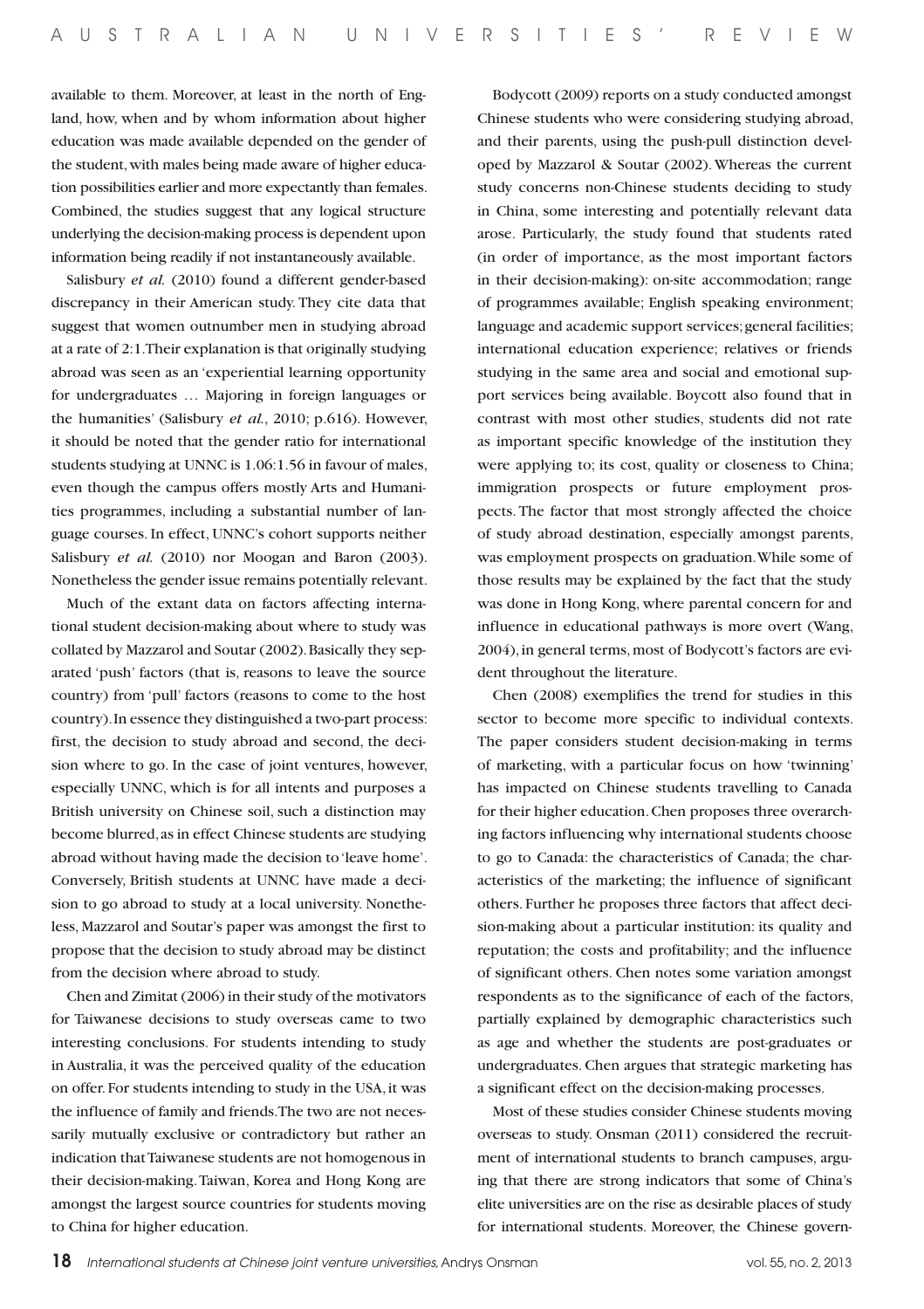ment has indicated that, after a five year hiatus, it is eager to pursue joint venture higher education providers, which in turn suggests that the Chinese Government is intent on not only maintaining a high level of international students who are here to enjoy a 'China experience'; but also to capture an increased share of those students who are in China because of the quality of the education on offer.

Wilkins and Huisman (2011) consider both directions in their study of international student decision-making. They questioned 160 international students enrolled in a British university as to whether they had considered enrolling in a branch campus of any university in their home country and found that 64 per cent of undergraduate students, 72 per cent of taught postgraduate students and 100 per cent of research postgraduates would not consider enrolling in a branch campus. As the international students were

questionnaire is, in general, most likely to deliver useful data. In order to ensure content validity the study used a one-step deductive approach to item development, based on a thorough examination of extant literature on choice determinants amongst international students (Chen, 2008; Cubillo *et al.*, 2006; Maringe & Carter, 2007).

Second, a face validity exercise was done with a panel of expert colleagues drawn from UNNC's Centre of English Language Education, Centre for Sino-foreign Universities, the Provost's Office, International Student Office and the School of Education being asked to comment on a draft questionnaire, both in terms of item validity and fitness of purpose. Comments and feedback from a pilot study were incorporated in a revised version of the questionnaire.

The methodology – using the convenience sampling method of distributing a paper-based survey to be self-

already there, such results may have been expected: the fact that a third of undergraduates would consider a branch campus in their home country is probably the most interesting datum. Wilkins & Huisman introduce five factors as influential in students' mental processes resulting in their decisions to study abroad: quality of the course;

convenience of the enrolment process; language skills development; value for money; and the attractiveness of the UK as a place to study and work.

The literature suggests that there are three potentially decisive considerations that emerge as broad factors that are likely to influence international students when they first make their decision to study at a joint venture in China. First, they are seeking a 'China Experience', particularly if their home institutions support it. Second, they enrol because they consider the quality of the courses on offer to be attractive. Third, they desire a British degree – even if they are not British students abroad. Most likely their decision-making processes will refer to all three factors to greater or lesser degree. These factors form the basis of the investigation.

# The Study

#### *Development of survey instrument*

The development of the survey instrument was in the first instance guided by aim of the study and the literature scan, which indicated that a short and tightly focused

**...there are three potentially decisive considerations that... influence international students... to study at a joint venture in China... [T]hey are seeking a 'China Experience',... they consider the quality of the courses on offer to be attractive... [and] they desire a British degree...**

completed by respondents – was prompted by the fact that all students live on campus (in a specially designated dormitory). However, it was considered that the distribution of the survey would be easier via email with a one-click link embedded. The questionnaire was emailed to 262 international students at the University of

Nottingham Ningbo China as an embedded hyperlink to a commercial survey package. Two reminder emails were sent; the first after one week, the second a week later. The return rate was 45 per cent, yielding 117 (n=117) usable responses that were automatically numerically coded for statistical identification and tracking purposes only. Individually therefore, respondents remained unidentifiable. A Kaiser-Meyer-Olkin test measuring the adequacy of the sampling produced a value of 0.755, which, because the cut-off point is 0.60, indicates that the sample used (n=117) was adequate for the study. Further, Bartlet's Test of Sphericity (p=0.000) indicates that the data were suitable for exploratory factor analysis.

### *Results and analysis*

Steyerberg *et al.* (2000) found that where data sets are small, better output is obtained with a limited number of pre-specified predictors and that incorporation of external information for selection and estimation improved the stability and quality of the analysis. Hence, the first ten questions were descriptives that profiled the respondents according to demographic responses: age; gender; nation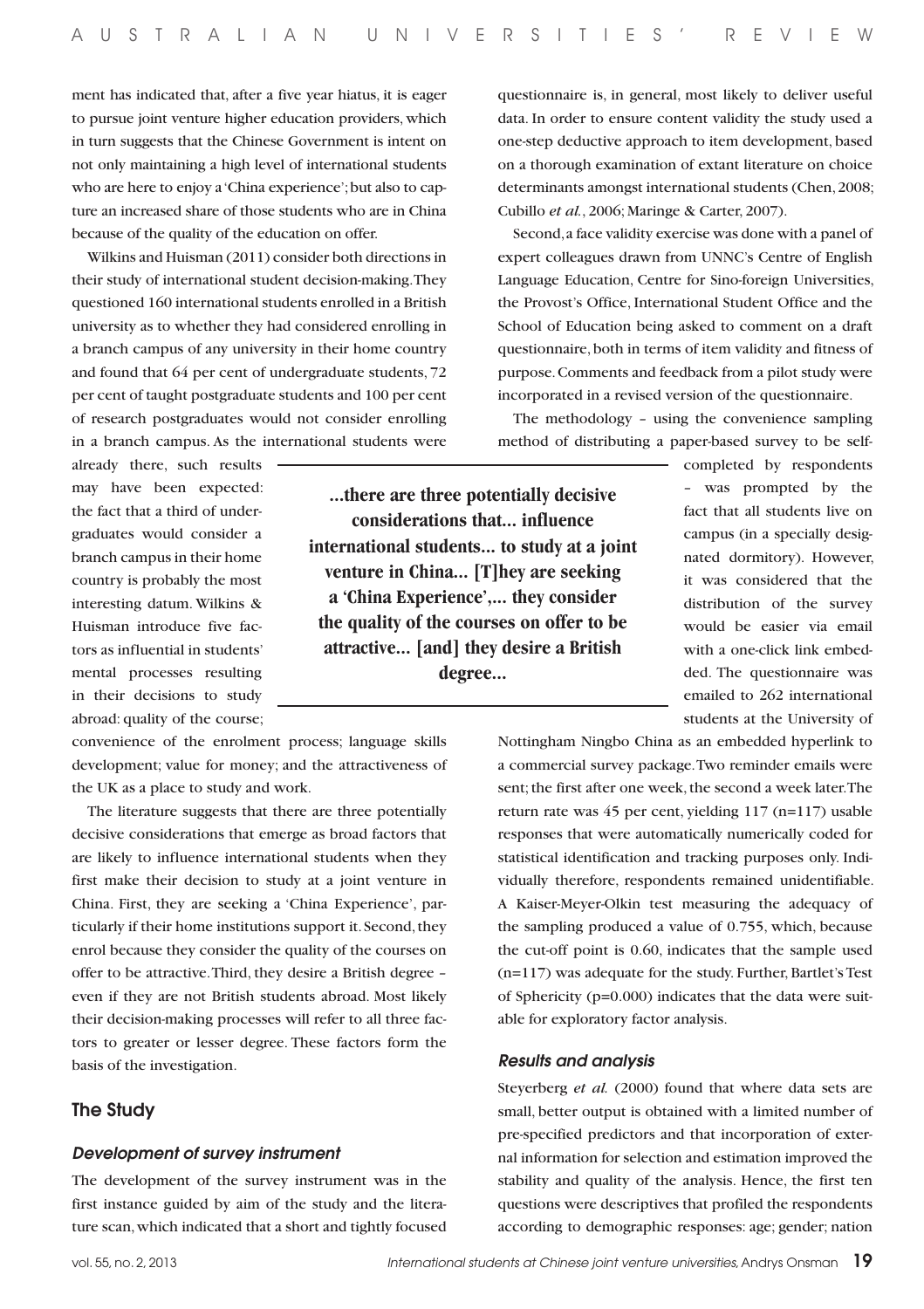of prior study; years of study at UNNC; course; level; and pre-knowledge of the campus. They revealed that 72.6 per cent of those sampled were undergraduates. This corresponds with the percentage of postgraduate students being 27 per cent. The gender divide was slightly skewed towards male at 57.7 per cent. Nearly half the student body was enrolled in Business and Economics courses (49.1 per cent). Engineering and Science claimed nearly 20 per cent of the enrolments and International Communications just over 16 per cent.

Nearly 85 per cent of the respondents indicated that they had few or no problems with English, even though only 24 per cent had done their secondary schooling in the UK or other English speaking countries compared with 15 per cent in Indonesia and 9 per cent in Russia. Nonetheless, the general profile of the total international student cohort enrolled at UNNC matches the national international student profile, given the exceptions already noted between UNNC and China in general.

Perhaps the most interesting statistics are those concerning the amount of due diligence by international students on UNNC whilst deciding where to pursue their studies. While 44.6 per cent indicated that they had done 'a lot', the same percentage indicated that they only done 'some', and more than 10 per cent indicated that they had done none at all. A further question asked how they heard about UNNC to which 34.5 per cent responded 'word of mouth'; 25.5 per cent answered that they had looked online; 23.6 per cent from an education agent and 10.9 per cent said they had heard about UNNC at an education fair.

The second section consisted of ten questions seeking to ascertain the relative importance afforded to the three target factors: to enjoy a 'China experience'; the quality of the courses on offer at UNNC and the attraction of a British degree.

By way of an explanatory comment, question 11 (I was attracted by having a 'China Experience', to enjoy the culture, learn the language, meet the people and to travel)) was basically a yes/no response to the question of whether having a 'China experience' was considered important during their decision-making process. It was structured to allow respondents to qualify their yes response as important, very important or crucial. Slightly less than 10 per cent indicated that it was not important. Of the other 90 per cent, 19.8 per cent indicated that it was important, 36.6 per cent indicated that it was very important and 33.7 per cent indicated that it was crucial.

As might be expected, there is a strong correlation between this item and item 12, which asked whether the home campus offers an exchange programme

(r=0.566 at 0.01). Just under 30 per cent of international students enrolled at UNNC are there on exchange programmes (57 from the UK; 19 from other partner universities). Correspondingly, 33.7 per cent per cent of respondents indicated that home campus support was important, very important or crucial. A fourth option (not important) might have been confusing, as it could have been interpreted as either being available and not considered important or not being available. The latter was intended to be covered by the 'not applicable' option. However, overall, the results reflect the demographic reasonably accurately.

Of the respondents who indicated that they did not consider the cultural experience of living in China as important, 30 per cent were Russian (which may be explained by the well-established exchange of higher education students between the two countries); 15 per cent from Lesotho (all of whom were scholarship holders); 15 per cent from China (which is predictable) and the rest were individuals who came from Ghana, South Korea, the Netherlands and Mauritius respectively. In summary, even for those who came to UNNC primarily for the quality of the courses on offer or because they wanted to obtain a British degree, the attraction of China as an exotic location remained undiminished. Therefore, item 11 was considered a separate factor labelled Cultural Experience.

Beyond the appeal of spending time in China for cultural rather than academic reasons, the factors influencing the decision to enrol in UNNC courses clustered into two principal factors after an alpha factor analysis with Varimax rotation, chosen in order to maximise reliability, was used to estimate latent variables, with identified factors having an Eigenvalue >1 and factor loading > 0.45.

Three items, 13 (UNNC uses English as the medium of instruction), 16 (UNNC offers a British degree) and 18 (UNNC has an English campus), clustered significantly as a factor that may be explained by the desire of potential students to obtain a British degree. Bearing in mind China's determination that joint ventures must provide qualifications that are recognised in the home country of the partner institution, it seems inevitable for that factor to be a draw-card for students who are considering where to enrol for their tertiary studies, and indeed so it proved to be.

As well as the strong correlations between the three items, each item individually scored highly. UNNC using English as the medium of instruction scored a mean of 3.23  $(0=0.94)$ ; offering a British degree scored a mean of 2.91 (σ=1.08) and having an English campus scored a mean of  $2.24$  ( $\sigma$ =1.08). It seems that for international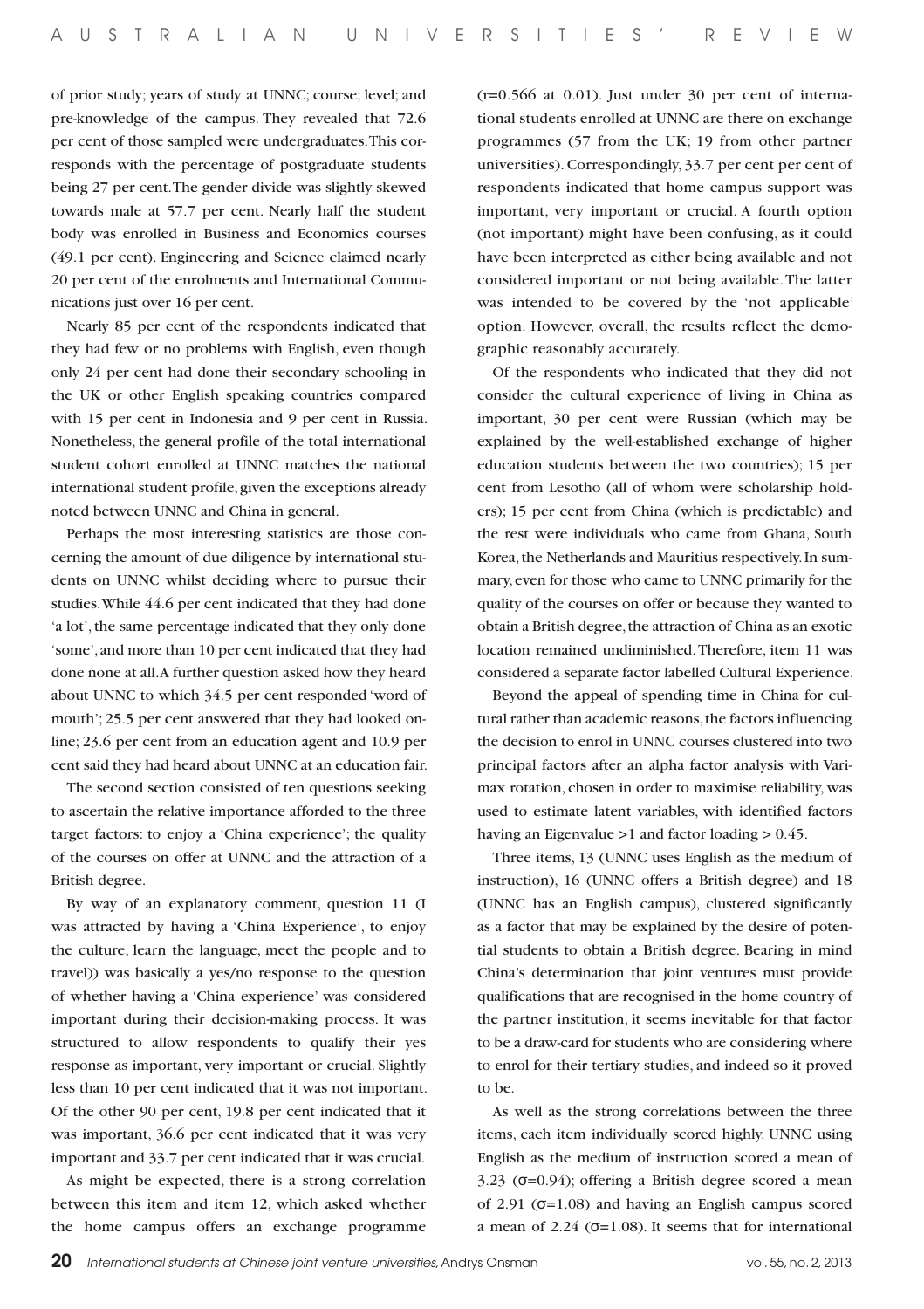students at UNNC, the desire for a China experience, though influential in their decision-making processes, is secondary to perceived importance of obtaining a British degree. The strength of the correlations as well as the high raw scores indicate that for the majority of international students, the idea of earning a degree from an English university is by far the most important consideration when they are deciding on where to study. This leads to the question of whether the perceived quality of the courses plays an equally important part in their decision-making: i.e. whether a British degree was seen intrinsically as a good degree.

The third potential factor arose from the clustering of the items that referred to Course Quality, a factor relating to the assumed quality of the courses on offer. These items were items 14, 15 and 17. However, although the correlation between the items is strong, each item scored relatively low. The quality of UNNC's resources had a mean of 2.04 ( $\sigma$ =1.06), with 44.1 per cent of respondents indicating that they knew nothing about it. The graduate destinations (a heavily used marketing statistic) had a mean of less than 2 ( $\sigma$ =1.03), with nearly half (49 per cent) of respondents indicating that they knew nothing about it. The quality of the courses on offer was considered somewhat more important, with a mean of 2.6 ( $\sigma$ =0.90), but even there, only 17.6 per cent of respondents considered it crucial. Further investigation may find out whether students see a British degree as inherently good; primarily as a means to migrate to Europe; or as a dependable pathway to further study at the University of Nottingham either in China or in the United Kingdom – or indeed a university elsewhere in Europe. In any case, the current study indicates that as a factor influencing international students in their decision-making process to enrol at UNNC, the quality of the courses on offer is ranked below the allure of obtaining a British degree.

Although students said they did consider the quality of the courses on offer whilst making their decision to enrol at UNNC, less than half of the respondents actually did any extensive due diligence about the courses before enrolling. Most either did no research (10.7 per cent) or only a bit (44.6 per cent), which suggest that the claim for it to be important in their thinking is at best theoretical and throws into doubt the significant correlation (0.427 at 0.01) between the responses to the due diligence question and the importance of the quality of the courses on offer: It also indicates that students who were concerned with the quality of the education on offer at UNNC during the course of their decision-making were more likely to do some due diligence by checking out the university. However, the correlation between due diligence and graduate destinations was far less strong (r=0.257 at 0.005), which may be expected seeing that half the respondents indicated that they had no knowledge of UNNC's record when they enrolled.

As expected, exploratory factor analysis extracted three factors: English Degree (accounting for 29.06 per cent of variance) Course Quality (12.48 per cent) and Cultural Experience (11.50 per cent). Together they accounted for 52.9 per cent of variance. Cronbach's alpha coefficients (α) were consistently at 0.7, which is generally considered to indicate acceptable reliability (Nunnally, 1978).

# Discussion and conclusion

The analysis of the data shows a number of significant correlations that answer the research question. It is apparent that international students refer to three common factors in their decision-making processes when considering whether to enrol in UNNC courses. The most influential of these factors is the end product of a British degree. The second most influential consideration is the appeal of spending time in China for reasons separate or complementary to their academic ambitions. Third is the quality of the courses on offer at UNNC. The data suggests that this hierarchy is widespread among the international student cohort and that it is only slightly affected by either the course of study selected or the country where the student did their secondary schooling.

These results both support and contradict previous studies. Wilkins & Huisman (2011) for example found that international students in the United Kingdom ranked the quality of the education on offer as the most important criterion in their decision-making processes that lead to them studying overseas. This study tends to suggest the emphasis lies on the United Kingdom part rather than the quality part. However, their population was mainly Asian students (principally from China and India) whereas the current study has a population mainly drawn from English, Russian and Indonesian students. Further studies that consider the decision-making patterns of Chinese students who enrol at UNNC may move the results closer to those found in other studies.

Any study such as this must be very circumspect in suggesting that its conclusions are more widely applicable than in this particular instance. As well as bearing in mind that the data was generated by responses to a survey that were post hoc recollections after varying time periods, each joint venture institution has an individual and distinct agreement with the government of the province in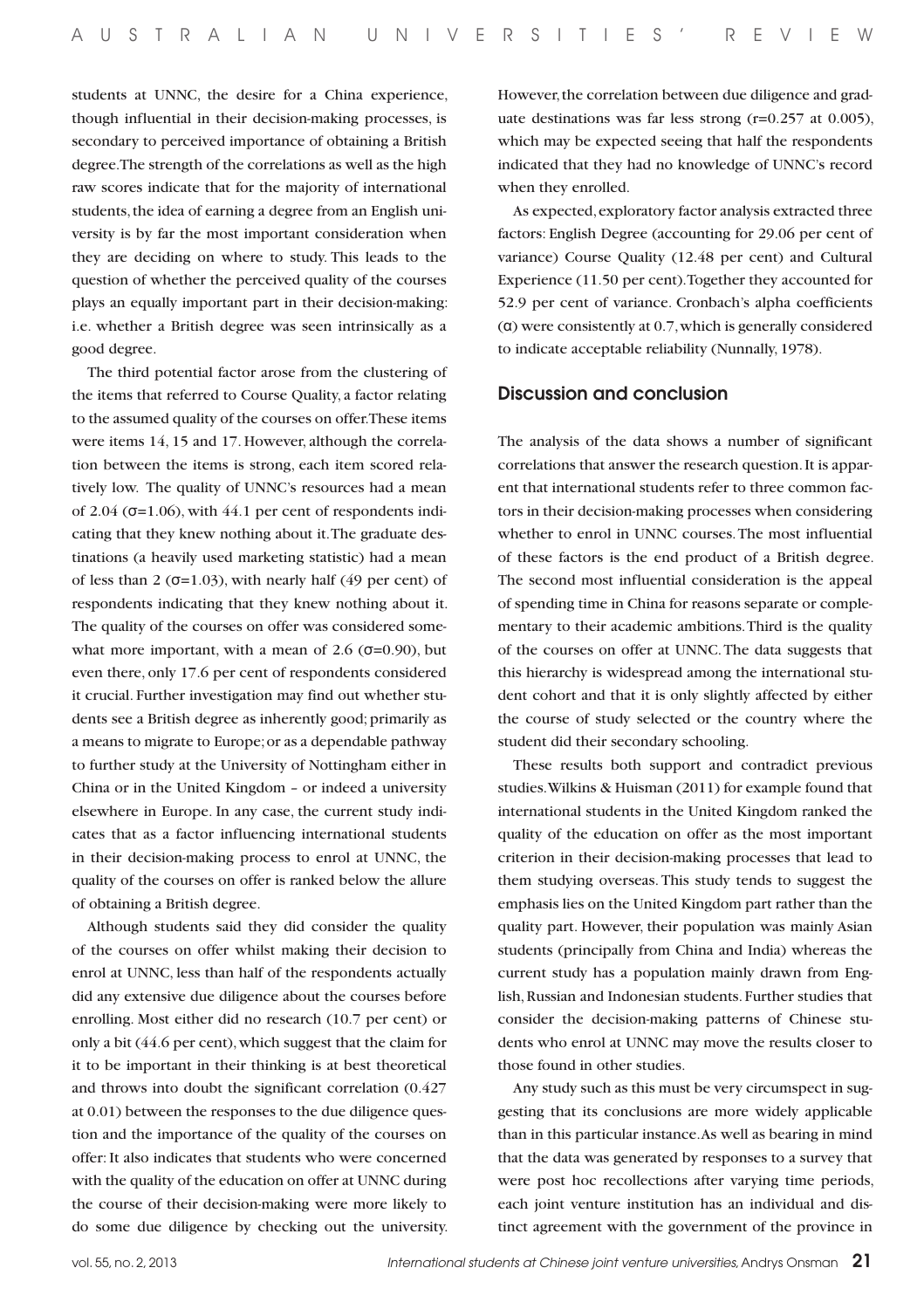which it is located, and as such will have varying operational practices. The University of Nottingham Ningbo China has particular relationships with its home campus in the United Kingdom; with Zhejiang Wanli University, its partner institution; and with the Ningbo Education Board. Each places varying demands and expectations on UNNC, which in turn gives it a unique and distinct character.

UNNC places heavy emphasis in its marketing rhetoric on the claim that, in the words of its Provost and Chief Executive Officer, 'all our graduates find employment, start their own businesses or move on to postgraduate studies at top-ranking universities around the world. Our graduates are in demand among employers here in China and elsewhere because the University of Nottingham has an outstanding reputation as a provider of internationally excellent education' (UNNC, 2011, p. 2). While on the one hand such a statement can be taken as mere puffery, on the other some specific claims are made that could be subjected to closer scrutiny. For instance, the order in which the graduate destinations are listed is not indicative of relative weighting. More than 70 per cent of UNNC's graduates go on to further study – although the percentage of those who go on to study at 'top-ranking universities around the world' depends entirely on how one defines 'top-ranking'. Given that UNNC starts with a highly select intake, that statistic is hardly surprising. The percentage of graduates who go on to paid employment is a little over a quarter. Further, as the intake is generally from very wealthy families, those who go onto employment are more likely to do so because of family connections rather than a UNNC degree. The percentage of graduates who take an entrepreneurial route is very small, around one per cent. In any case, nearly two-thirds of international students enrolled at UNNC were not concerned or did not know about UNNC's graduate destination record when they enrolled. Whether local students are swayed by the rhetoric remains to be seen.

The University of Nottingham in the United Kingdom has genuine cause to claim that it offers 'internationally excellent education' because in 2008 it was named 'Entrepreneurial University of the Year' at the prestigious Times Higher Education Awards. It won because of the success of its entrepreneurial activities and 'the commitment to nurturing the most enterprising and globally minded graduates in British higher education'. Whether that applies to UNNC's graduates is subject for further research. Currently the numbers are small but nonetheless such statistics, spin and puffery are the basis for the mutually beneficial relationship with the Ningbo Education Board – a relationship that itself is an area for further research

and analysis. More importantly, a similar research exercise targeting local students who chose to enrol at UNNC is likely to further our understanding in this emerging area of international higher education. Finally, the most obvious area for further research is to ask all students on graduation whether their expectations have been met.

# Acknowledgements

Acknowledgement is respectfully afforded to Shen Weiqi, Registrar, UNNC and Lin Yanping, Centre for Sino-Foreign Research, UNNC.

**Andrys Onsman is an education consultant and Adjunct Associate Professor in the Faculty of Education at Monash University, Melbourne, Victoria.**

#### References

Bodycott, P. (2009). Choosing a higher education study abroad destination: What mainland Chinese parents and students rate as important. *Journal of Research in International Education 8* (3), 349-373.

Chen, C. & Zimitat, C. (2006). Understanding Taiwanese students' decision-making factors regarding Australian international higher education. *International Journal of Educational Management 20* (2), 91-100.

Chen, L. (2008). Internationalization or international marketing? Two frameworks for understanding international students' choice of Canadian universities. *Journal of Marketing of International Education 18* (1), 1-33.

Clarke, M. (2007). The Impact of Higher Education Rankings on Student Access, Choice, and Opportunity. *Higher Education in Europe (Special Issue: Higher Education Ranking and its Ascending Impact on Higher Education) 32* (1), 59-70.

Cubillo, J., Sánchez, J. & Cerviño, J. (2006). International students' decisionmaking process. *International Journal of Educational Management 20* (2), 101-115.

Hou, R. (2011). Chinese Universities Embracing the World. *China Today 60*(9), 20-24.

Leslie L. & Brinkman, P. (1987). Student Price Response in Higher Education: The Student Demand Studies. *The Journal of Higher Education 58* (2),181- 204.

Maringe, F. & Carter, S. (2007). International students' motivations for studying in UK HE: Insights into the choice and decision-making of African students. *International Journal of Educational Management (21)* 6, 459-475.

Mazzarol, T. & Soutar, G. (2002). 'Push-pull' factors influencing international student destination choice. *International Journal of Educational Management (16)* 2, 82-90.

Ministry of Education of the People's Republic of China (2006). *Opinions of the Ministry of Education on Some Issues concerning Current Sino-foreign Cooperative Education*, Promulgation date: 02-07-2006, Effective date: 02-07- 2006, China Government Publication, Beijing.

Ministry of Education of the People's Republic of China (2010). *A Blueprint for Educational Development in China: A Review of 'The National Guidelines for Medium- and Long-Term Educational Reform and Development*  (2010–2020)', China Government Publication, Beijing.

Ministry of Education of the People's Republic of China (2011). 'Over 260,000